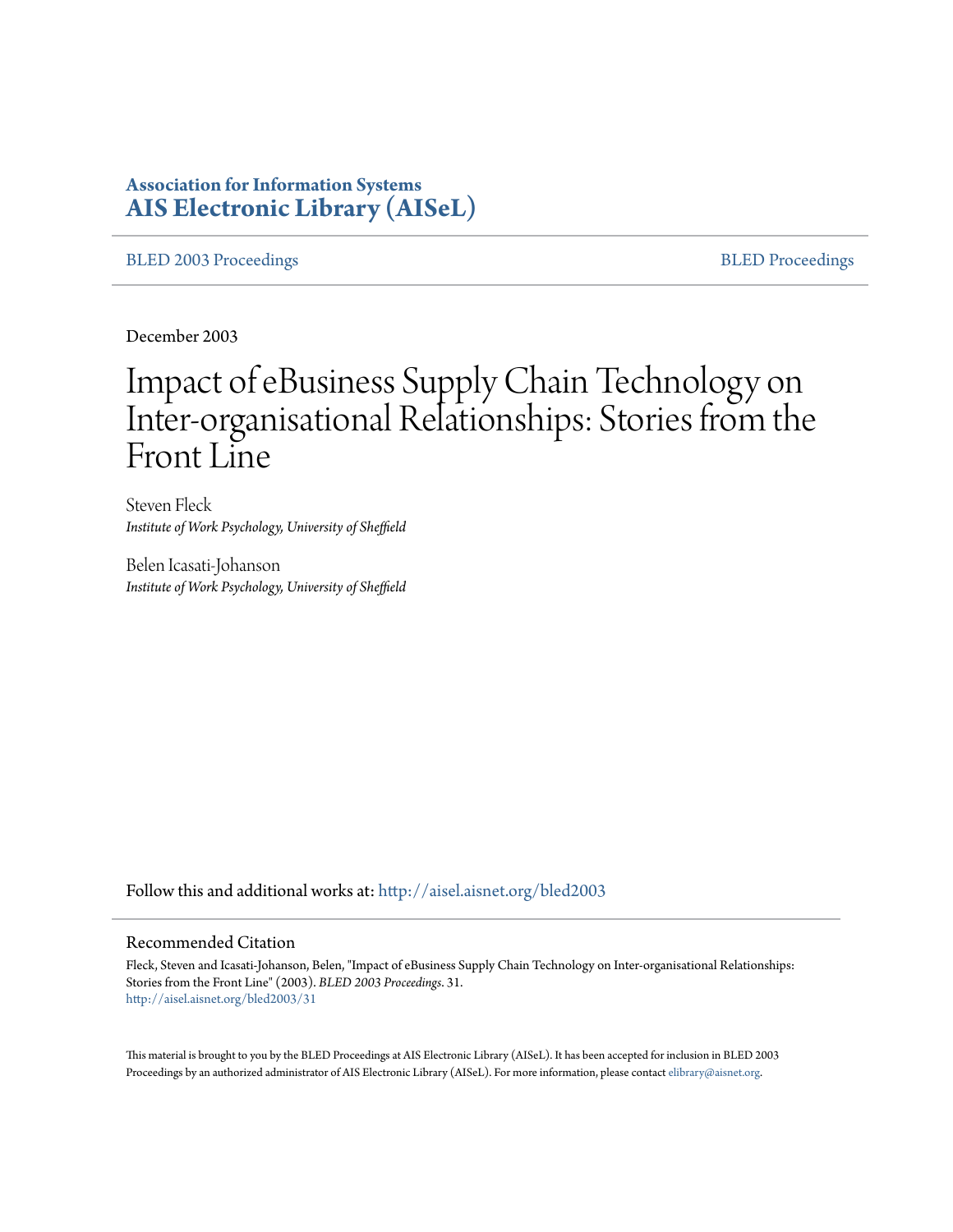# **16th Bled eCommerce Conference**

#### **eTransformation**

Bled, Slovenia, June 9 - 11, 2003

# **Impact of eBusiness Supply Chain Technology on Inter-organisational Relationships: Stories from the Front Line**

#### **Belén Icasati-Johanson, Steven John Fleck**

Institute of Work Psychology, University of Sheffield, United Kingdom B.I.Johanson@Sheffield.ac.uk, Steven.J.Fleck@Sheffield.ac.uk

## **Abstract**

*Implementing e-business systems on supply chains has been predicted to lead to closer inter-organisational (IO) relationships. Adopting a qualitative and exploratory approach, we conducted a preliminary interview study and a comparative case study that sought to surface more specifically the underlying dynamics of how e-business systems affect IO relationships. In total we conducted 75 interviews. Participants were drawn from two customer organisations: a large food retailer and a large aerospace component manufacturer, and from their supplier bases. Following the implementation of e-business supply chain management systems (e-SCMS) in the customer companies, we observed substantial changes to various relationship aspects such as communication, perceived transparency, trust and collaboration. Differences in contextual factors such as customer approach to customer-supplier relationships, inter-firm process re-engineering initiatives, and e-SCMS functionalities implemented, appeared to determine the extent to which IO relationships became closer. We propose a set of tentative mechanisms to explain IO relationship changes and discuss some of the wider implications of the increased transparency created by e-SCMS on IO relationship dynamics.* 

## **1. Introduction**

The advent of e-business solutions as a new way of conducting work through supply chains has elicited enormous interest. Since the late 1990s organisations have been making consistent efforts to implement e-business technology that will "web-enable" their supply chains. The potential benefits to be accrued are huge, and include increased responsiveness, improved customer service, reduced costs, reduced cycle times, new channels to market (KPMG, 1998; McGuffog, 2002). But more fundamentally, e-business technology also has the potential to radically transform procurement processes, supply chain management, and inter-organisational relationships. Indeed, many argue that the full benefits of e-business technology will only be reaped by full-scale integration of business processes, throughout the value chain (PriceWaterhouseCoopers, 1999; Dedman,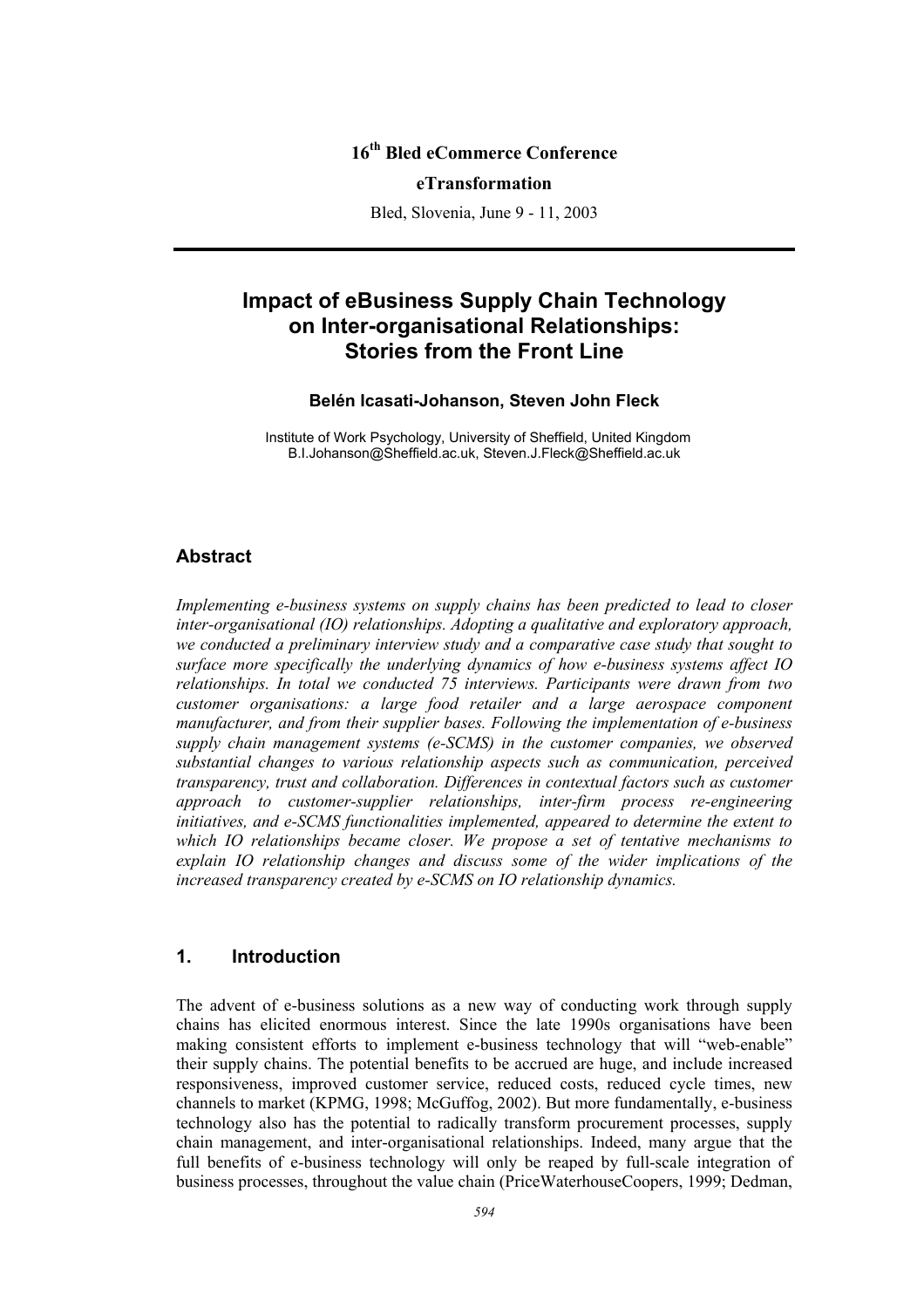1998). Much of the work on e-business applications conducted so far has primarily focused on the business case for and technological aspects of e-business solutions (e.g., Dai and Kauffman, 2002; Amor, 2000). However, implementing e-business technologies in a supply chain is also likely to change the nature of the supplier-customer relationships, a fact that has been acknowledged as important (e.g., O'Leary, 2000; Andersen Consulting & Investors in People, 1998) without receiving commensurate empirical attention (Subramani, 2003). The present exploratory study aims to understand some of the more specific dynamics and implications of e-business technology-induced changes to inter-organisational (IO) relationships.

#### Definition of e-business in inter-organisational relationships

We define e-business as "the conduct of business transactions and activities using in large part electronic means and typically involving use of the Internet and the world-wide-web" (Clegg, Icasati-Johanson, and Bennett, 2002, p. 245). Business-to-business e-business can be facilitated by supply chain management systems (SCMS). SCMS are interorganisational systems technologies (IOS, Cosh and Konsynski, 1985) that serve to mediate customer-supplier transactions (Subramani, 2003). The primary function of early versions of these technologies was to support the automation of manual processes, such as ordering and payment of accounts (Riggins and Mukhopadhyay, 1994). However, new web-enabled SCMS often include a much wider range of applications such as information sharing, communication and collaboration functionalities. To distinguish web-enabled SCMS from their more limited predecessors, we describe the SCMS studied here as e-SCMS. Further, as IO relationships in the context of supply chains are often customersupplier relationships, we utilize these terms interchangeably.

## *1.1 Expected Changes in Inter-organisational Relationships*

Although e-business technology is relatively new, IOS technology has been available for a number of decades (Zwass, 1996). Information Systems researchers have made considerable headway towards helping us understand how IOS technologies impact upon inter-firm relationships. Despite these advances, however, we do not yet fully understand the underlying dynamics or mechanisms that drive such closeness. Moreover, whereas new technologies share many similarities with the technologies investigated in the past, they are different both in scope and degree (Riggins and Rhee, 1998). The preliminary findings presented here can potentially shed further light into how supplier-customer relationships are made closer by the introduction of e-SCMS. Drawing on previous work we propose a set of mechanisms that aim to explain the relationship dynamics of webenabled supplier-customer interactions.

## Information technologies in inter-organisational relationships

Numerous authors have examined the impact of IT in interfirm relationships (Christiaanse and Huigen, 1997; Christiaanse and Venkatraman, 2002). Drawing on Malone et al (1987), Riggins and Rhee (1998) suggested that IOS technologies can enhance existing relationships between trading partners by promoting closer integration and increasing degree of interdependence between supply chain members. Furthermore, Bakos and Brynjolfsson (1993) proposed that IT use in buyer-supplier exchanges leads to closer cooperative relationships. Subramani (2003) found empirical support for this thesis and explained that SCMS provide a context for supplier investments in relationship-specific intangible assets (Williamson, 1995).

## Communication

The ability to transmit accurate, relevant, and understandable information, openly and promptly is central to the success of supplier-customer relationships (Anderson and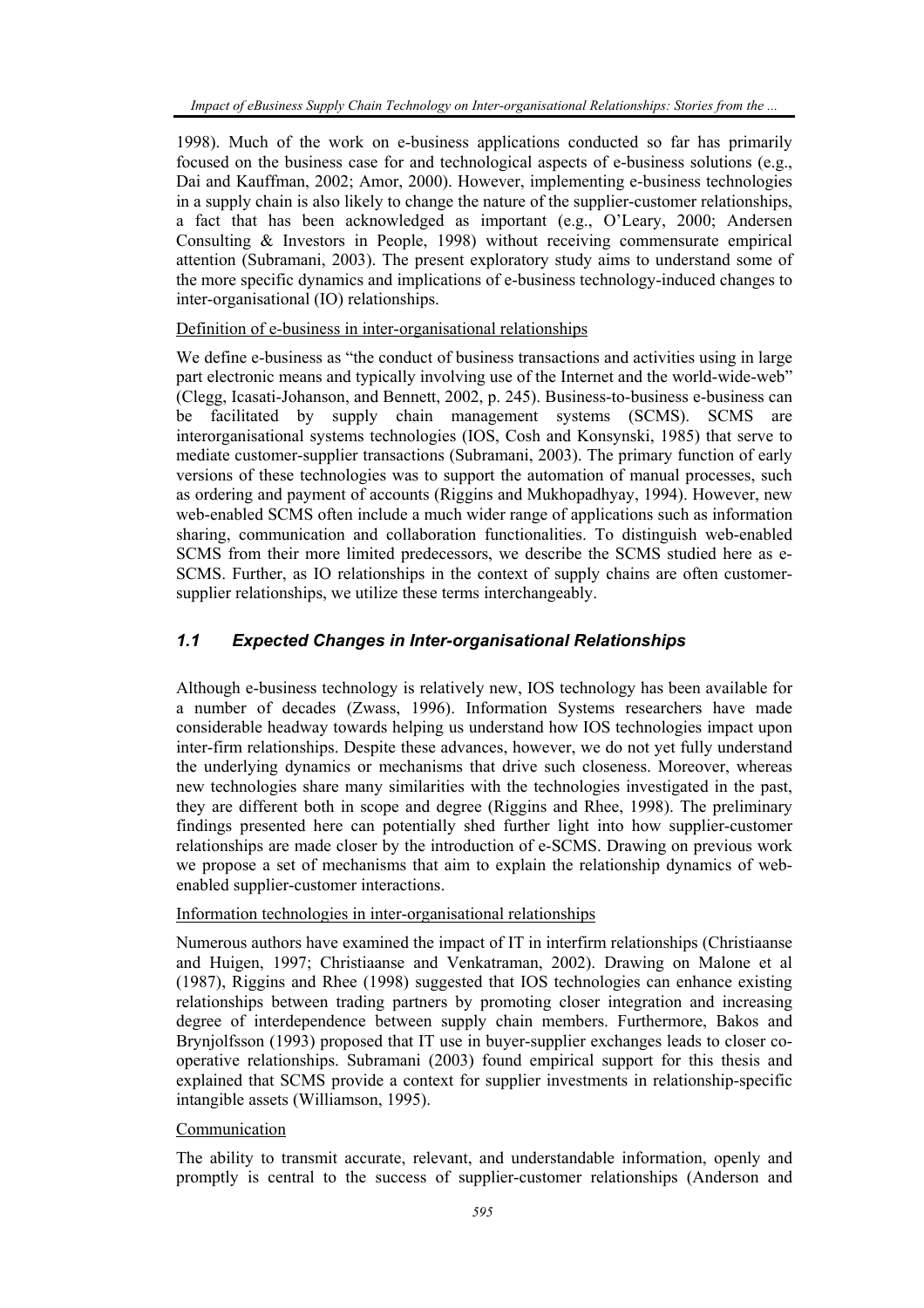Weitz, 1989). IT inter-connections allow more information to be transmitted in less time and they dramatically decrease the cost of communication (Malone, Yates and Benjamin, 1987). Mukhopadhyay, Kekre and Kalathur (1995) found that IOS technology leads to improved information sharing between trading partners. Based on these findings and considering the higher levels of media richness (Daft and Lengel, 1986) afforded by webenabled technologies, one would expect the quality of inter-organisational communication to improve following the implementation of e-SCMS. This improved communication would in turn contribute to bringing supply chain relationships closer.

#### Perceived transparency

One key characteristic of successful supply chain management is free sharing of information (Lamming, 1993; Spekman, Kamauff and Myhr, 1998), and companies involved in supply chain partnering often share more information than is customary (Macbeth, 1998). Lamming, Caldwell and Phillips (2002) have defined the two-way, justified and selective exchange of knowledge or information flows in a supply chain relationship as "transparency". Transparency, which occurs when a customer allows the supplier to understand the customer's own operations, is said to improve interorganisational relationships through the development of a new customer-supplier bond that helps reduce costs and delays characteristic of traditional supply relationships (Lamming, 1993; Lamming et al, 2002). Although until recently transparency was considered unwise (Lamming et al., 1996), the introduction of e-business to the supply chain entails increased visibility and transparency amongst partners (Younger, 1998). In light of this, we would expect high levels of perceived transparency to lead to closer supplier-customer relationships.

#### Trust in inter-organisational relationships

In the context of supply chains, trust is "the belief that a voluntarily accepted duty will prevail ensuring that no party exploits the other's vulnerabilities" (Kerrin and Icasati-Johanson, 2002, p.81). Trust entails an optimistic expectation of positive future behaviour and is comprised of a number of elements, including *integrity*, *competence*, *fairness, loyalty* and *openness* and *frankness* (Clark and Payne, 1997). In the present context, thus, we consider trust as a multidimensional construct where the presence or absence of one or more of these elements simply determines the overall degree of trust in the relationship (Kerrin and Icasati-Johanson, 2002).

Trust is a key facilitator of inter-firm relationships and a crucial source of competitive advantage (Anderson and Weitz, 1989; Anderson and Narus, 1990; Dion, Easterling, and Miller, 1995; Mohr and Spekman, 1994), it is pivotal to the development of long-term buyer-seller relations (Dwyer *et al.*, 1987) and to the continuity of those relations (Aulakh *et al.*, 1996; Landeros, Reck, and Plank, 1995). In the context of technology mediated relationships, Zaheer and Venkatraman (1994) found that a customer's decision to offer electronic interfacing may play a key role in generating trust in the inter-firm relationship. In light of this, we would expect trust to increase following the implementation of e-SCMS. In turn, that trust may be seen as an indicator of closer supply chain partner relationships.

## Collaboration

Supply chain collaboration refers to concentrating bilateral efforts on achieving goals that would not be easily attainable when alone, such as improving areas of mutual concern, like delivery, quality, productivity and consumer satisfaction (Mohr and Spekman, 1994; Landeros *et al.*, 1995). Supply chain partners frequently need to work collaboratively to meet the diverse demands of the market. Moreover, most of this collaboration can only be attained through the use of Internet enabled IOS technologies (Riggins and Rhee, 1998). As noted above, there has been evidence to suggest that customer-supplier collaboration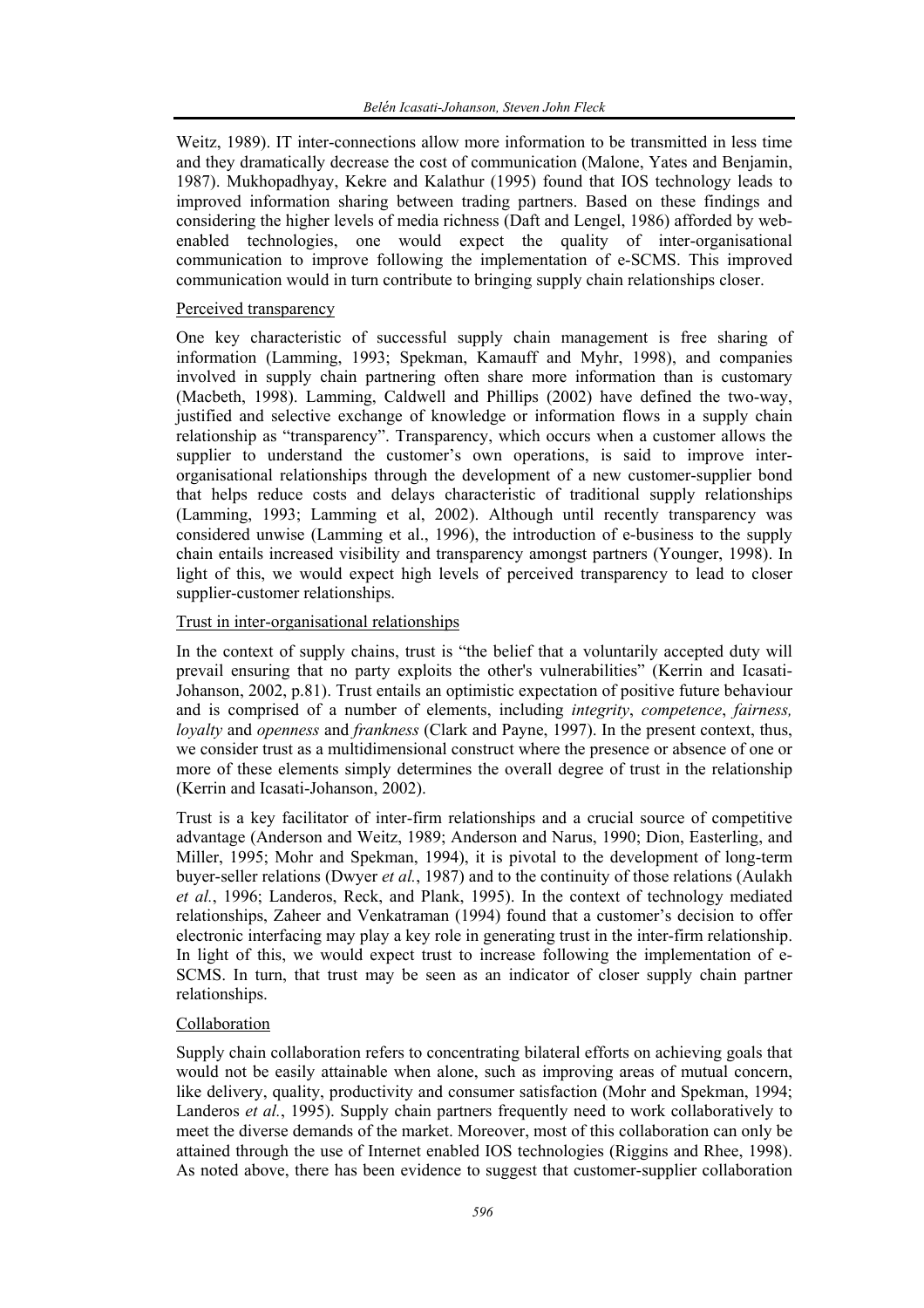increases following e-SCMS implementations (Subramani, 2003). In turn, collaboration will play a key role in the development of closer supply chain partner relationships.

## *1.2 Context of the Studies*

## Approach to supplier-customer relationships

We report on an exploratory interview study, and a comparative case study of companies in the retail and aerospace sectors that have recently embarked on the long process of electronically integrating their supply chains with e-business supply chain management systems. We studied two customer companies and their respective supplier bases. The two customers adopted different approaches to their customer-supplier relationships, which can be placed somewhere along Sako's (1992) continuum of customer-supplier relationship types. At one extreme we find arms' length contract relations (ACR), characterised by low trust and hard bargaining and at the other extreme we find obligational contract relations (OCR), which depend on high-trust co-operativeness. Broadly, and interestingly, the retailer's customer-supplier relationships may be placed closer to OCR end, whilst the manufacturer's relationships may be placed closer to the ACR end of Sako's continuum.

## Inter-firm process re-engineering initiatives

Numerous authors have highlighted the importance of inter-firm process re-engineering when implementing IOS technologies (Lee, Clark and Tam, 1999; Riggins and Mukhopadhyay, 1999; Clark and Stoddard, 1996). In the present study, the Retailer implemented e-SCMS in the context of an explicitly articulated inter-firm process reengineering initiative, namely effective consumer response (ECR) the industry wide initiative for collective improvement of FMCG supply chains. As such they regarded the introduction of e-business as part of a company wide initiative to work jointly with trading partners and to provide consumers with better service, quality, choice and convenience. The Manufacturer, in contrast, did not appear to have formally accompanied the implementation of e-SCMS with any such initiative. The key drivers behind their e-SCMS implementation were streamlining transactional and order fulfilment processes, reducing transaction and purchased goods costs, and reducing cycle time.

## Characteristics of e-SCMS studied

Two slightly different e-SCMS, were the subject of the present study. The e-SCMS were both Internet-based private exchanges, which interface with the initiating customer's internal information systems. They were free to suppliers but access was password controlled. Both systems supported information sharing and the automation of previously manual processes. In addition, in the case of the Retailer, the e-SCMS also supported communication and collaboration. Table 1 illustrates the various functionalities available through each e-SCMS however, a brief description of each e-SCMS is provided below.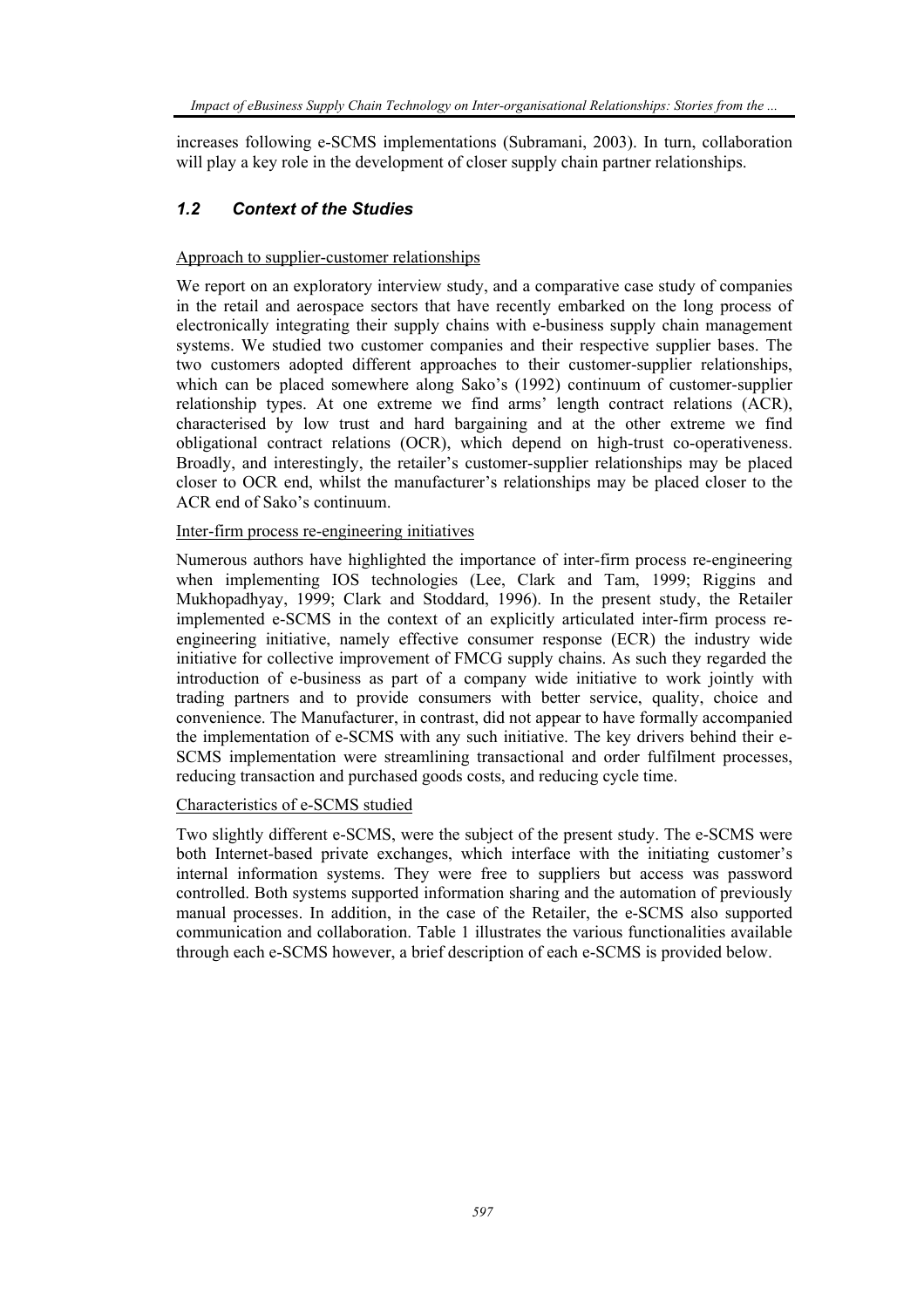## *Retailer's e-SCMS*

The Retailer's e-SCMS included a broad range of functionalities. Logistics and performance data site, this gave suppliers access to key supply chain information (sales, product availability, depot availability, and performance levels). Web EDI, used for orders, forecasts and invoices. Collaborative event planning system, this enabled planning and evaluation of promotions, which included embedded e-mail facilities. Scorecard, a tool for collaboration on improving the inter-firm relationship and an information flow forum site where information and best practice ideas are shared. Overall the retailer's e-SCMS served not only as information repositories but also as a means of fostering interdependent interaction across the firms.

## *Manufacturer's e-SCMS*

The manufacturer's e-SCMS functionalities mainly provided suppliers with access to a limited range of information. Suppliers had online access to order schedules, invoice status, goods receipts, and technical information. None of these functionalities incorporated any feedback or e-mail messaging facilities.

# **2. Method**

The work presented here is exploratory, as little empirical or in-depth work has, to date, been conducted on the impact of e-business supply chain technology on interorganisational relationships and as such, the use of qualitative methodology was deemed most suitable. In particular, qualitative methods were chosen because they would allow the authors to uncover important questions, processes and relationships in the data. The research was conducted in two stages, namely the groundwork stage and the in-depth interviewing stage.

# *2.1 Groundwork Stage*

13 participants took part in preliminary interviews: 9 leading UK e-business experts, and 4 employees responsible for the implementation of an e-procurement system in their manufacturing organisation (see appendix for full list). The main tasks during this stage entailed identifying issues that participants considered important pre-requisites for the successful implementation and uptake of e-business technology in supply chains. The questions were broad and exploratory, and addressed the main human and organisational issues related to implementation of e-business technology and main enablers and obstacles to the success of e-business. Preliminary interviews were tape recorded and transcribed verbatim. Each transcript was then scrutinised for themes emergent in the data. These themes allowed the researchers to develop an initial model of important factors in the implementation of e-business technology in supply chains, and helped in the development of a more comprehensive interview schedule for stage 2.

# *2.2 In-Depth Interviewing Stage*

## Design

The second stage of this research consisted of two in-depth case studies of the implementation of e-business supply chain technology. These were conducted in two different contexts, namely a large UK food retailer and its supplier base, referred to here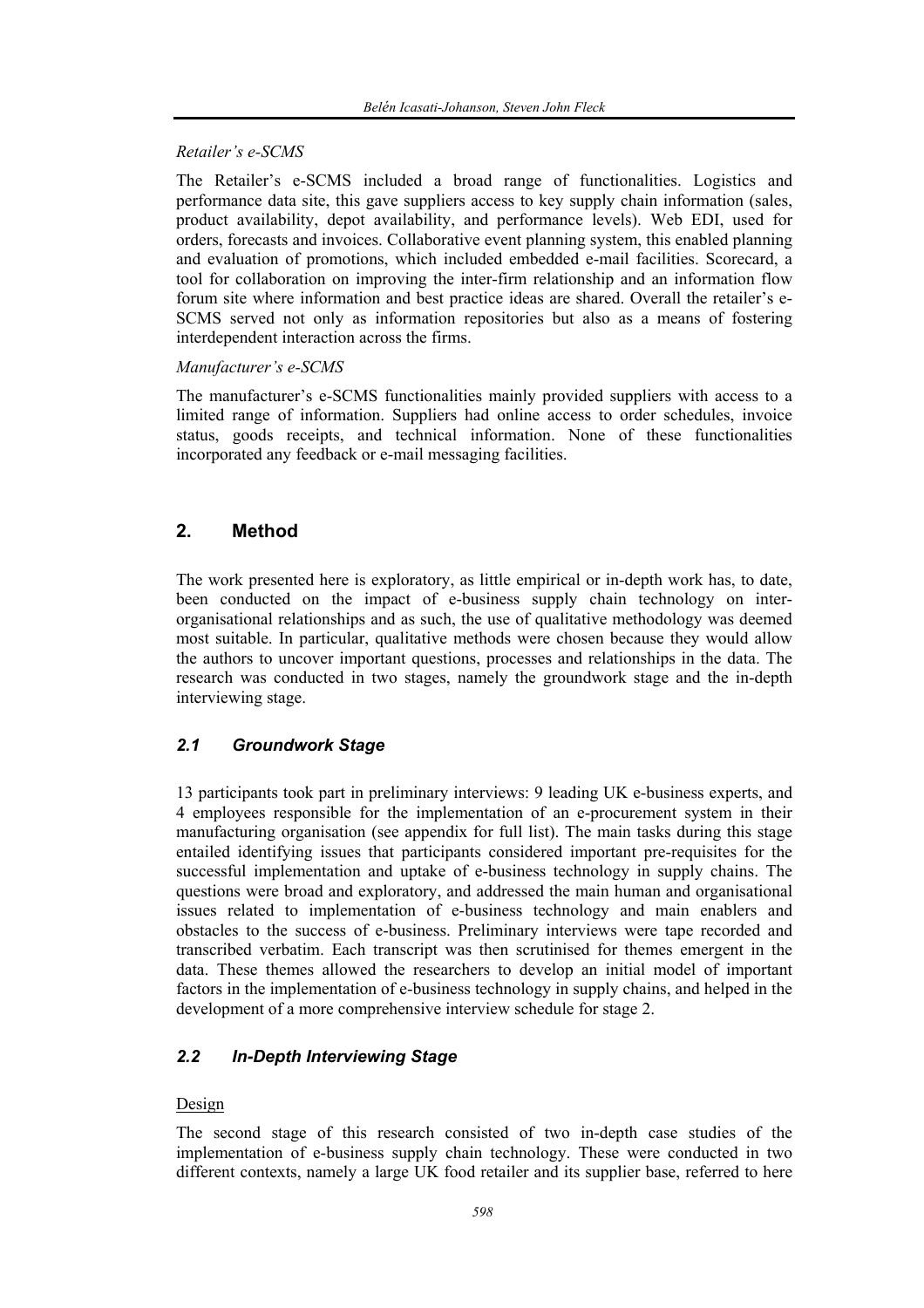as R-S group; and a large UK aerospace component manufacturer and its supplier base, referred to as the M-S group.

#### Sampling

As access to e-SCMS is usually granted to a limited number of people (often in boundary spanning roles), a snowball sampling approach that builds on the connections of respondents (e.g., Human and Provan, 1997) was deemed most appropriate in the present context. Thus, through key contacts in the two industries the researcher gained access to the customer organisations. Each customer company was asked to produce lists of inhouse employees that could be suitable participants in the study because of their knowledge and experience of the e-SCMS and its implementation. In addition, the customer companies produced lists of supplier companies with access to their e-SCMS, and a named contact person. All the participating supplier companies were chosen randomly from these lists. Named contacts were then asked to nominate suitable participants in their own organisations.

A total of 62 in-depth interviews were conducted and analysed. Participants were drawn from both customer and supplier organisations and from different levels of the organisational hierarchy. All the participants occupied boundary-spanning positions in their respective organisations (see appendix for list of job titles). The make up of the sample was as follows: The R-S group was comprised of 30 interviewees: 20 were suppliers to, and 10 were employees of, the retailer. The M-S group was comprised of 32 interviewees: 20 were suppliers to, and 12 were employees of, the manufacturer.

#### Interview Procedure

All interviews, preliminary and in-depth, followed the same pattern. Semi-structured interviews were conducted at the participating organisations' premises, each lasting between 1 and a half to 2 hours. On each occasion, respondents were asked to focus on the impact that use of e-SCMS had had on their relationship with the customer (or with suppliers), and within their own organisation.

## In-Depth Interview Schedules

To develop the in-depth interview schedule used in this study, a number of sources were employed, namely the existing literature, examination of company documentation relevant to the implementation of e-business supply chain systems, attendance to ebusiness workshops organised by the participating companies and their suppliers, and the key areas of concern identified during the groundwork stage. Questions were grouped in different categories, and included, 1) human and organisational issues (e.g., inter-personal interaction across and within organisations, communication, work roles, business processes or working practices); 2) impact of e-business tools on inter-organisational relationships (e.g., levels of collaboration, levels of information sharing, degree of closeness); 3) impact on the nature and levels of trust (e.g., pre-existing levels of trust, current levels of trust, changes observed, and reasons for trusting or not trusting supply chain partners); and 4) impact of the introduction of e-business technology on supply chain performance (e.g., observed changes in inter-firm performance).

#### Analyses

The analysis of the in-depth interviews was facilitated by the use of NVivo, a software application designed for the analysis of qualitative data. As the analyses of the preliminary interviews had yielded a set of key themes, these served as a pre-defined template that could be altered and added to throughout the analysis. The main techniques used were derived from grounded theory (Strauss and Corbin, 1990) whereby the data are minutely examined and a range of theoretical categories created. Throughout this process, relationships between categories were noted. Once the analysis of each customer-supplier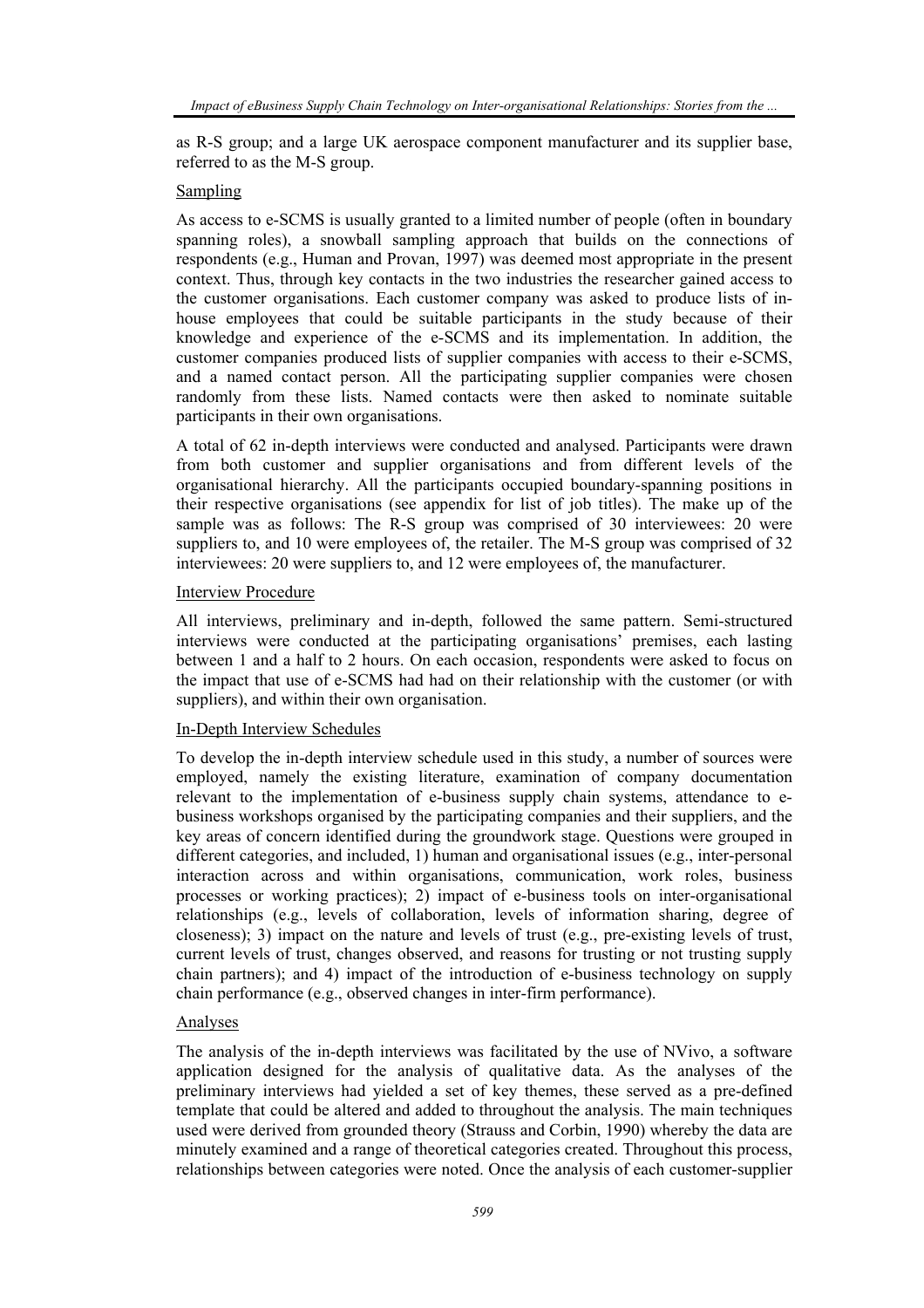group had been finalised, we proceeded to search for cross-case similarities and differences between the R-S group and the M-S group.

# **3. Findings**

We will now attempt to develop a tentative model that may account for the observed improvements in supply chain relationships following the implementation of e-SCMS. To do this we describe the findings highlighting some of the differences between the two groups that emerged during the interviews.

## *3.1 Expected Changes in Inter-organisational Relationships*

## Communication in IO Relationships

Both the R-S group and the M-S group described improvements to the quality of communication across the organisational boundaries. In particular, communication was described as faster, easier, clearer, more detailed, more relevant and meaningful. The range of topics discussed has become wider and conversations are now more constructive and positive. Moreover, there is now more confidence that messages are being understood. Finally, both groups described similar to the communication quality improvements within their own organisations.

*"It's provided more clarity to information, made people more precise about the information they pass. It's put discipline on the process, it makes you think about what is important and what is superfluous information" (Retailer).* 

*"Communication is now apples and apples. We're talking the same, we're talking about the same documents. We can now actually see if we agree a change with [Manufacturer] they can change it and we can see it happen on screen" (supplier in M-S Group).* 

## Perceived Transparency

As highlighted above, there were considerable differences in the types and amounts of information shared by the customer companies. The extent to which a customer is prepared to share information appears to translate into the customer's perceived willingness to be transparent and willingness to work collaboratively with suppliers. The supplier quotes below clearly illustrate marked differences between the Retailer's and the Manufacturer's perceived willingness to be transparent with their respective suppliers. Perceived transparency appears to contribute to levels of trust (see below).

*"Before e-SCMS the information was available to the buyers but they wouldn't always share it. They might share it if it was a new product or a promotion, but they wouldn't share it all the time on every product, it was too much work! If you go back to when [The Retailer] was much more arrogant, they would have said 'no, you can't have any information'…" (supplier in R-S Group).* 

*"I wish we had the information they have available to them. There is a lot more information they could give us besides the delivery schedule. These schedules tell us when they want them but their screen tells them when they really need them. I wish we had that … I know we're delivering parts that they don't need. So, it could help us a lot more if they actually gave us the information of when they actually needed it for" (supplier in M-R Group).*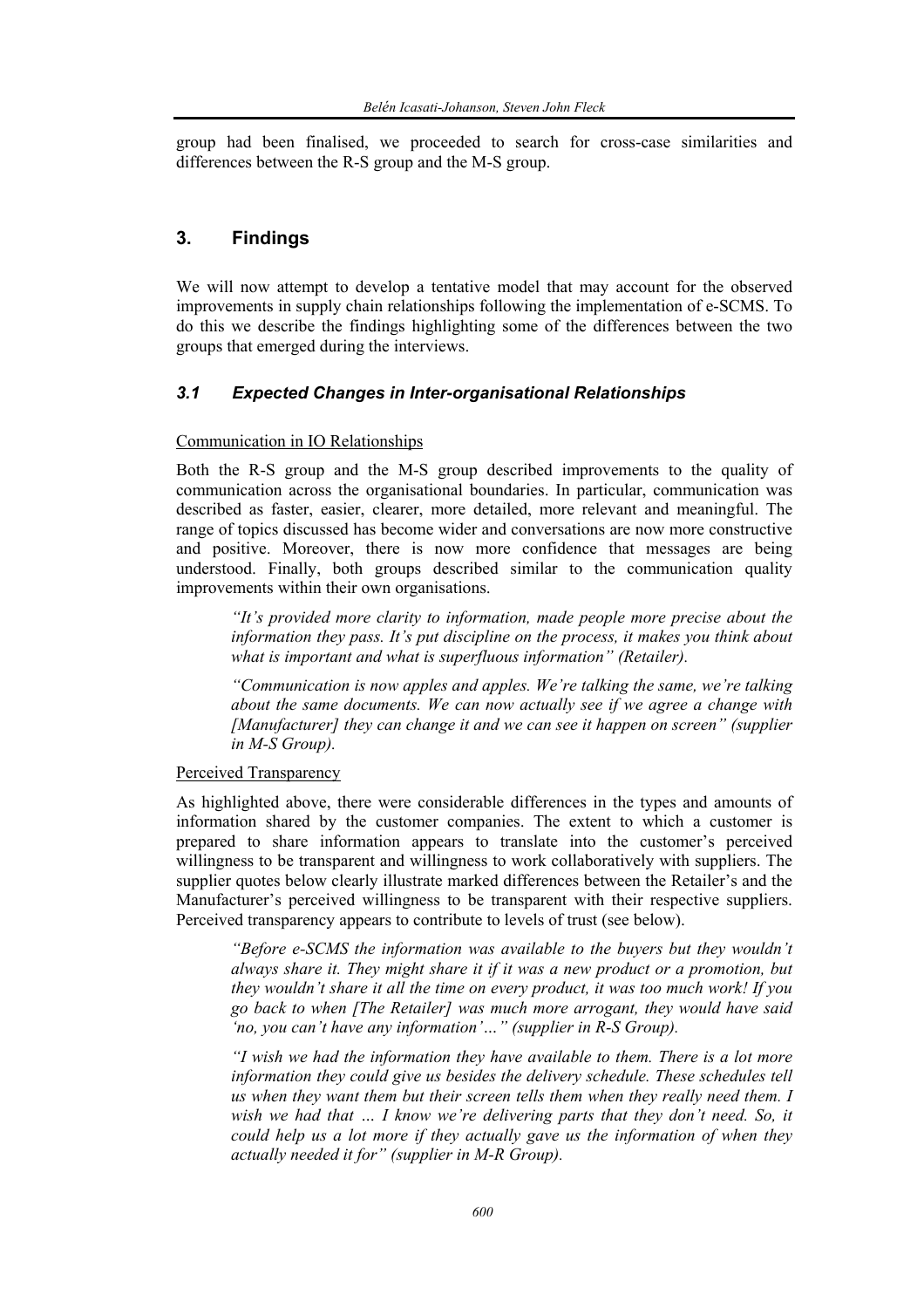#### Trust in IO Relationships

Participants in the R-S group said trust had increased following the implementation of e-SCMS. These changes can be explained in terms of the increased availability of information and its impact on re-enforcing or fostering the development of elements of trust in the relationship. Thus, in the R-S group, for example, the increased visibility afforded to suppliers was interpreted as the customer's willingness to be *open and frank*. Moreover, since any broken promises or lack of honesty become visible parties are forced to behave with *integrity*. Thus, an element of security is added to interactions and transactions, and the expectation of negative behaviours is reduced.

*"Trust comes out of being able to physically see, a visibility of what you agreed on, what is actually happening. You don't have to check anything, all you need is visibility of what's happening to realize that what the other person is saying is true" (supplier in R-S Group).* 

In the M-S group there was an ambivalent response from suppliers, in terms of trust, following the implementation of e-SCMS. Thus, initially suppliers were mistrusting of the motives of the customer, particularly because of the introduction of e-negotiations. This was followed by a slight increase in trust in some suppliers and a reduction in trust in others. In a similar fashion to the R-S group, the slight increase in trust was explained in terms of increased transparency, reduced ambiguity regarding the customer's needs, and increased certainty as electronic records of requests made by the customer served as "insurance" against opportunistic behaviour. Unlike the R-S group, however, the M-S group also experienced the negative effects of increased visibility in the supply chain. Thus, rather than increase trust, a high degree of transparency in the M-S group actually reduced trust levels because it made the customer's internal inefficiencies highly visible, and therefore undermined the trust element of competence.

*"A few weeks ago I would have said yes [trust levels had changed] in that we were getting much longer visibility. They were sharing more information with us. But circumstances change, trust builds up and then it gets destroyed, with [The Manufacturer] that often happens" (supplier in M-S Group).* 

*"No [I don't trust them], I don't have a lot of respect for the way in which [The Manufacturer] operates, the left hand doesn't know what the right hand's doing in most cases, the different business units don't know what's going on, they don't talk to each other. That to me is a badly run organisation" (supplier in M-S Group).* 

#### Collaboration

Participants in the R-S group described a number of improvements to inter-organisational collaboration some of those included better joint event management, better joint forecasting, better product availability, and better supplier service.

*"There's collaboration on activities such as promotions, new lines, events, and then there is collaboration on 'how can we make our jobs more efficient?' We're collaborating on making orders absolutely perfect… 'how can we reduce the number of returns from depot?', 'how can we improve our processes, how can we make them quicker, automate them, remove, simplify?' 'how can we improve service and reduce cost?" (Retailer).* 

In the M-S group, in contrast, little change in levels of collaboration was reported. Some members of the customer company however, described a slight increase in collaboration through participating in joint initiatives to improve performance and highlighting order related problems.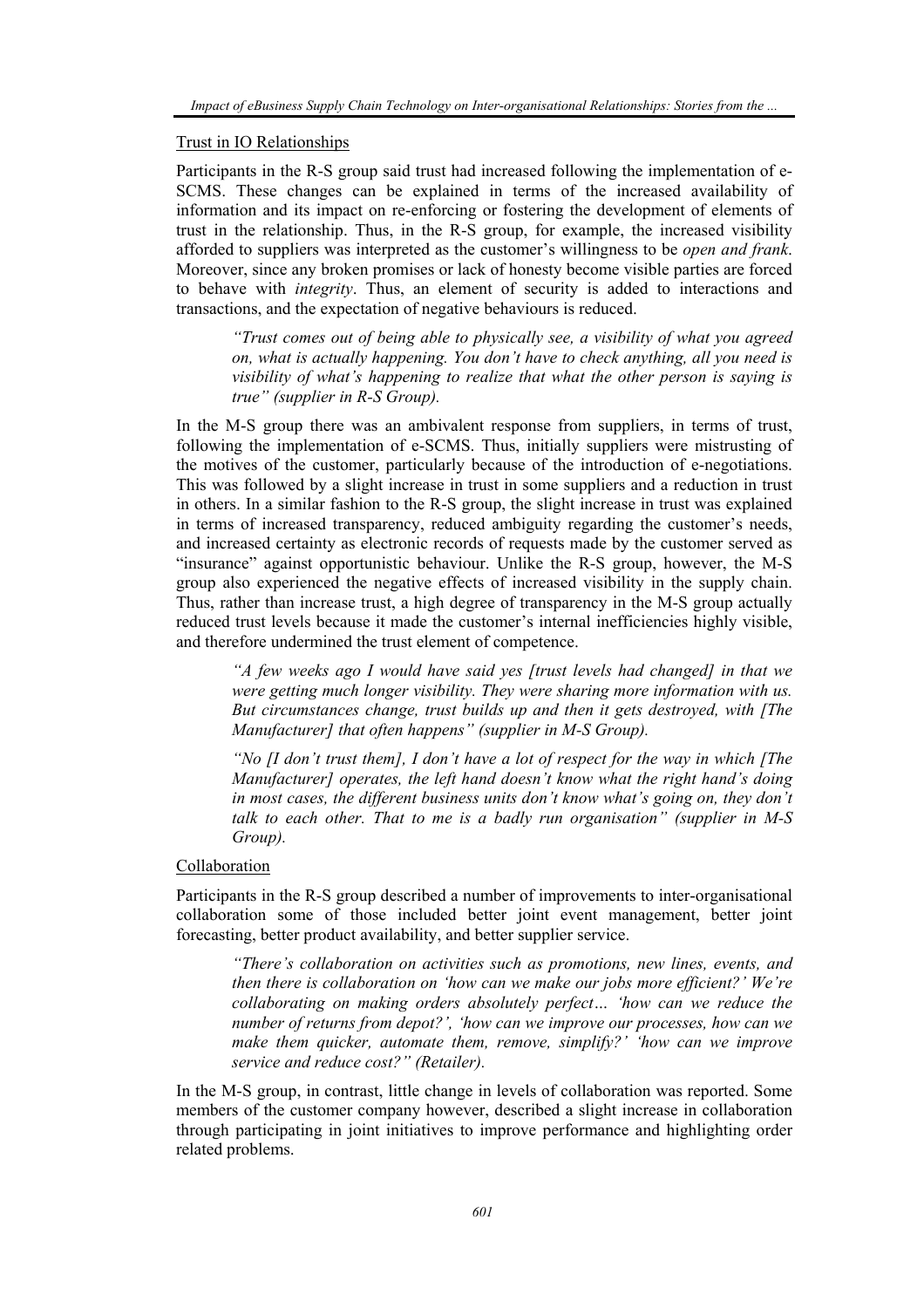*"I've tried to encourage from the supplier more collaboration but at the moment they've not responded in the way that I would have liked. I think to a certain extent they guard some of the information that they have… they're perhaps a bit suspicious of giving too much information to a customer" (Manufacturer).* 

## *3.2 Outcomes*

#### Improved inter-organisational relationships

In the R-S group both, customer and suppliers, said inter-personal relationships across organisations had become closer and had improved greatly. The range of crossorganisation contacts was described as more wide ranging, and relationships across boundaries were seen as more harmonious, more amenable, more open and understanding. In the M-S group, improvements to customer-supplier relationships were slightly more modest than in R-S group. Nevertheless, employees of the manufacturer described interactions with suppliers as more dynamic, more structured, more effective and more understanding. Moreover, because there is less conflict they are more positive. M-S suppliers reported some improvements to relationships with the customer. These were mainly attributed to increased clarity in IO communications and increased mutual understanding.

*"[now] we can reach lots more different people… historically you'd have the account manager and the buyer, and supply manager and their supply chain manager, and that would kind of be it. You would have two points of contact. But now the demand planner talks to the buyer, to the person placing the orders, to the supply chain manager, to the people doing the forecasting. So, it builds a much bigger network of relationships" (supplier in R-S Group).* 

*"Yes, there's a better relationship and there's a closer relationship with [The Retailer] because there is more communication, there is more reason to be speaking to them. And over time that relationship has become closer… they've pretty much opened their doors to suppliers. And going back to before [e-SCMS] they didn't really let suppliers through the doors. They were very much a traditional retailer, so having suppliers working with their personnel probably wasn't part of their culture, but for whatever reason that changed. So for them to have suppliers working with their supply chain, to be rolling out these kinds of B2B things, they will have a relationship with suppliers, and you have a closer relationship with individuals. So it's changed quite a lot" (supplier in R-S Group).* 

*"Yes, yes. It's actually made them [relationships] easier. It was extremely frustrating at one point when we would be talking to [Manufacturer] and they would be chasing us for product … it used to get very confusing… you never knew whether we were talking the same language. It's always easier when people have the same piece of paper in front of them. Particularly when you're talking to somebody where the nearest …site is … about an hour and a half away" (supplier in M-S Group).* 

## *3.3 Emergent Findings*

## Improved intra-organisational relationships

Both the R-S group and the M-S group observed qualitative changes to inter-personal relationships within their own organisations. Thus, since the implementation of e-SCMS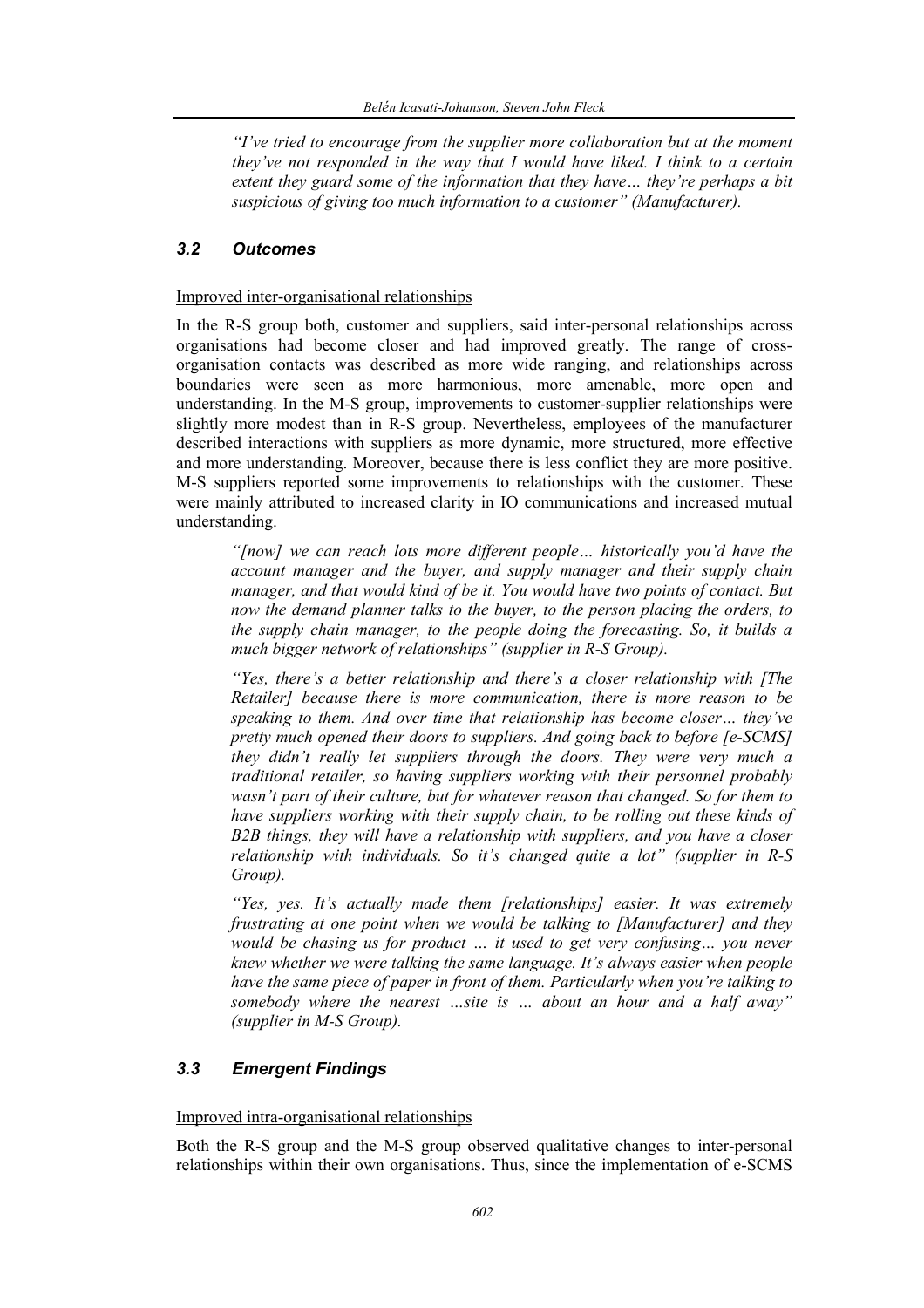interactions across business units have become more wide ranging and numerous, there is now better and more dialogue across business units, and interactions are more effective.

*"I think having the information means that areas that probably wouldn't have got involved before, like marketing, suddenly want to know all about [The Retailer] because the information is there. So if marketing launch a new product, they no longer look at total market, they say 'how's that performing in [The Retailer]?… they want to know specific account information" (supplier in R-S Group).* 

#### Mutual- or Inter-organisational Understanding

The disclosure and availability of information appears to have generated greater mutual understanding of the dynamics of each other's businesses. People are now better placed to see 'the bigger picture'. High visibility of relationship-relevant information means that suppliers can now take the perspective of the customer and vice-versa. As a result parties have become more aware of each other's limitations and of the true impact the 'behaviour' of their own organisation has upon that of other organisations. In addition, mutual- or interorganisational understanding appears to be further fostered by the increase in number of contact points across the firm boundaries. That is, availability of information through more points of contact appears to be helping in the development of a collective mutual understanding. This has also allowed parties to jointly identify areas in the relationship that are in need of improvement and those that can benefit from collaboration.

*"B2B facilitates learning and it breaks down the barriers by sharing information. You get the opportunity to open up the relationships between [The Retailer] and the supplier base… by sharing all of this information the suppliers have the opportunity to improve their understanding about supply chain and likewise with us… So it facilitates learning between the organisations" (Retailer).* 

*"A lot of MRP controllers would only see things from the point of view of [Manufacturer], and I think what this [SCMS] has offered them is a much bigger picture… So MRP controllers are now aware of why there is a problem… It makes us realise that we are part of a larger system" (manufacturer).* 

*"I think what's happened is that you have a greater exchange of information with suppliers about the key issues for them and about the key issues for us… You have a wider perspective. We are far more cognisant of the demands on our suppliers and they are far more cognisant on the demands that we have than we would have been without some tools to support it." (Retailer).* 

*"I think now if we have a supply problem [Retailer] know that It's not just because we've got the forecast wrong, we guessed wrong, they know that we'll have used all the information that's available, and we've come up with a forecast and if we then can't supply it's either because there's been a factory breakdown or something that we can't control or it's because they've ordered too much" (supplier in R-S group).* 

## **4. Summary and Discussion**

This exploratory study aims to contribute to our understanding of the impact of e-business supply chain management systems (e-SCMS) on supplier-customer relationships. Interorganisational systems technologies have been predicted to improve trading relationships by promoting closer integration (Malone et al., 1987), increasing degree of interdependence across firms (Riggins and Rhee, 1998), and promoting the creation of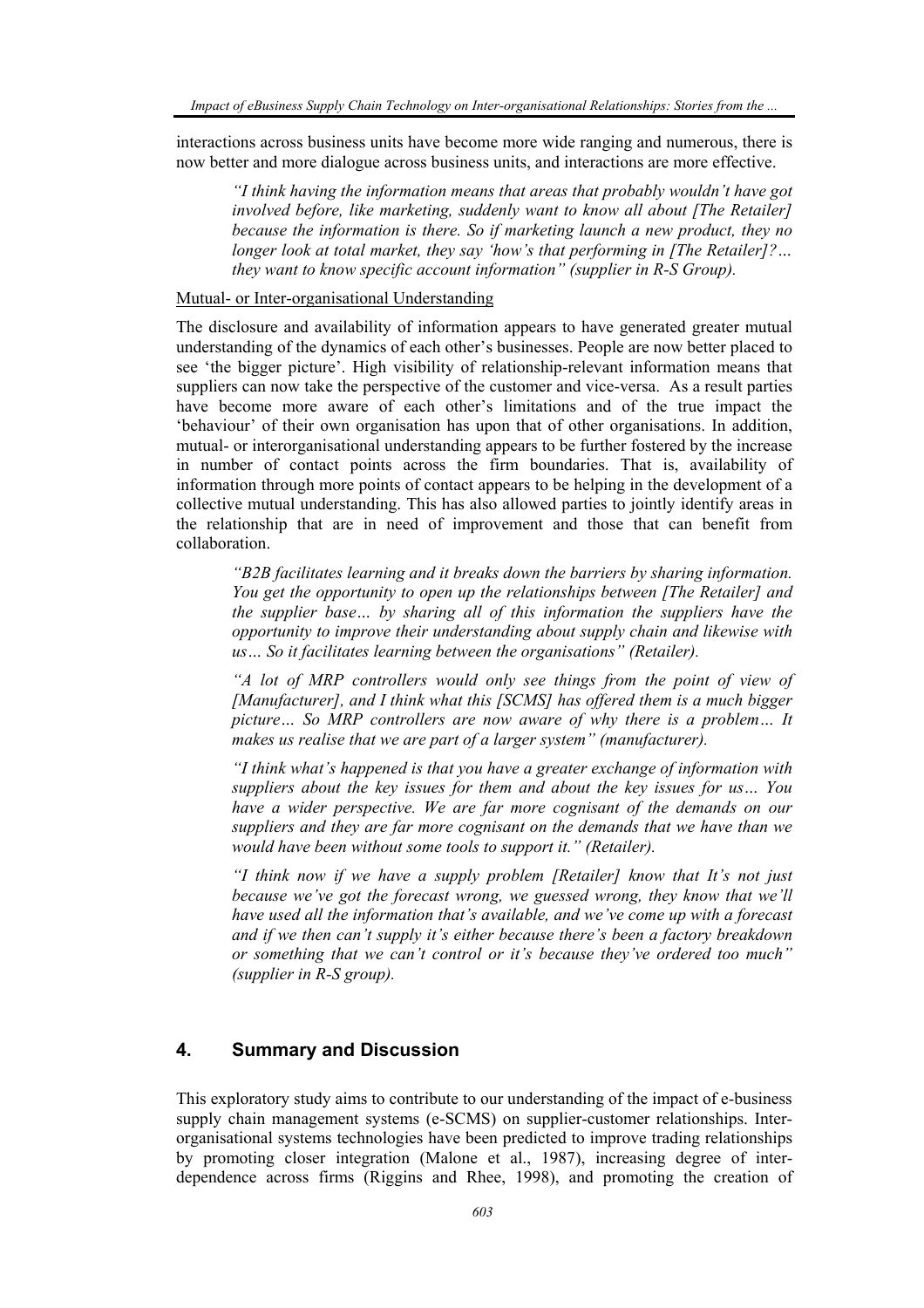relationship specific intangible investments (Subramani, 2003). Unlike traditional IOS, new e-SCMS, offer a wider range of applications to support information sharing, communication and collaboration. There is a need to understand whether and how these more complex e-SCMS bring suppliers and customers closer.

We conducted a preliminary study and a comparative case study of two customer-supplier groups, namely the Retailer-Supplier (R-S) and the Manufacturer-Supplier (M-S) group. A number of contextual differences characterised the two groups. First, the two customer companies differed in terms of their approach to supply chain relationships. The Retailer adopted an obligational contract relations approach, whilst the Manufacturer adopted a more arms' length contract relations type of approach (Sako, 1992). In addition, the e-SCMS functionalities offered by the two customers were slightly different. The Retailer's e-SCMS supported information sharing, communication and collaboration, whilst the Manufacturer's e-SCMS supported mainly information sharing. A summary and interpretation of the findings is presented below (please see also table 2).

In line with Mukhopadhyay et al. (1995), and despite the marked contextual differences observed, both the R-S and M-S groups reported considerable improvements to the quality of not only their inter-organisational but also their internal communications. In particular, e-SCMS contributed to improving the precision and clarity of communications.

An important implication of introducing e-SCMS is that it increases transparency. Suppliers can 'see' more of the customer's internal information and processes than before. This allows the suppliers to gain a better understanding of the customer's needs and requirements, making the e-SCMS an important enabler of coordinated supply chain activities. Transparency also makes the customer's internal processes more visible to the suppliers. The transparency created by e-SCMS can be seen as a combination of a fishbowl and a magnifying lens: internal processes (both good and bad) become visible to the suppliers, and this visibility of the good (and bad) practices is magnified.

Our findings on trust in the two cases can be understood using this idea. In the R-S group, trust improved considerably following the e-SCMS implementation. E-SCMS appeared to foster the trust elements of openness and integrity. The suppliers were able to see that the retailer was seeking to open their processes up, and move away from an adversarial approach. The transparency afforded by the e-SCMS also allowed the suppliers to determine that the retailer was serious about their collaborative approach to supply chain management, which provided integrity.

In contrast, in the M-S group, trust levels fluctuated and even decreased following the introduction of e-SCMS. In part this was because many internal processes within the manufacturer were inefficient and the transparency afforded by the e-SCMS made the suppliers privy to how inefficient these processes were. As a consequence, the trust component *competence* was reduced with a negative impact on trust. This illustrates how the transparency afforded by the e-SCMS can be a double-edged sword.

Different levels of customer-supplier collaboration were observed between the two customer-supplier groups. The R-S group participated in a great deal of collaborative inter-firm activity, whilst the M-S group reported only small amounts of collaboration. The observed levels of collaboration would seem to be counter-intuitive (see Bakos and Brynjolfsson, 1993). However, the contextual differences observed across the two samples may shed some light here. As noted, the various e-SCMS functionalities offered by the two customer companies studied differed markedly. In particular, whilst the Retailer's e-SCMS supported information sharing, communication and interdependent collaboration, the Manufacturer's e-SCMS only supported information sharing. Some authors have recently highlighted the role different patterns of use of SCMS play in explaining variations in the benefits derived by firms using identical technologies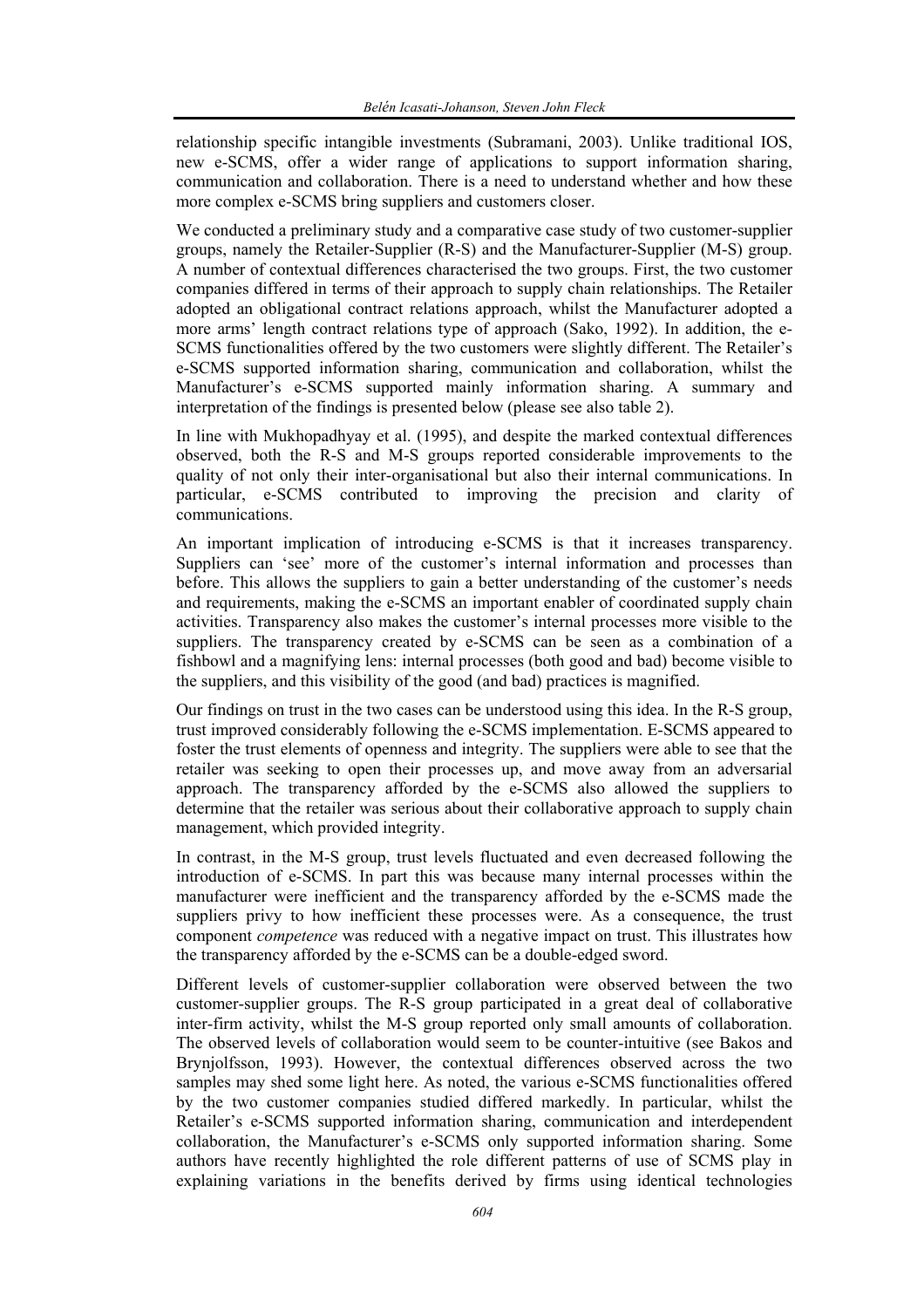*Impact of eBusiness Supply Chain Technology on Inter-organisational Relationships: Stories from the ...* 

(Subramani, 2003; Devaraj and Kholi, 2003). Subramani distinguished between two SCMS usage patterns. *SCMS use for Exploitation* refers to use of SCMS to carry out structured, repetitive tasks such as order processing, inventory management, exchange of delivery information, etc. In contrast, *SCMS use for Exploration*, refers to SCMS use that gives suppliers access to a broad array of information and helps them develop an understanding of their customer's business. This work may help explain the present findings.

As predicted by past authors (Roberts and Mackay, 1998), customer-supplier relationships improved, albeit to different degrees, in both groups. In line with Riggins and Rhee (1998) relationships became more closely integrated and levels of cross-firm interdependence increased. In particular, inter-firm networks became a lot wider ranging. Moreover, similar findings were observed in intra-organisational relationships. Overall, thus, we have found that e-SCMS have contributed to bring inter-organisational relationships closer, lending support to previous findings (Subramani, 2003). Furthermore, we propose that the transparency afforded by e-SCMS gives rise to mutualor inter-organisational understanding a further mechanism which explains improved customer-supplier relationships.

#### **References**

- Amor, D. (2000). The e-business (R)evolution: Living and working in an interconnected world. Prentice-Hall International, Ltd. London.
- Andersen Consulting and Investors in People UK (1998). Nil By Mouth? Management and communication in the e-economy. A joint report by Andersen Consulting and Investors in People UK, London.
- Anderson, J. and Narus, J. (1990). A model of distribution firm and manufacturing firm working partnerships. Journal of Marketing, 54, 1: 42-59.
- Anderson, E., & Weitz, B. (1989). Determinants of continuity in conventional industrial channel dyads. Marketing Science, 3, 4, 310-323.
- Anderson, E. and Weitz, B. (1992). The use of pledges to build and sustain commitment in distribution channels. Journal of Marketing Research, XXIX, February: 18-34.
- Aulakh, P. S., Kotabe, M., Sahay, A. (1996). Trust and performance in cross-border marketing partnerships: a behavioural approach. Journal of International Business Studies, Vol. 27, No. 5, 1005-1032.
- Bakos, J.Y., and Brynjolfsson, E. (1993). From Vendors to Partners: Information Technologies and Incomplete Contracts in Buyer Seller Relationships, Journal of Computing (3:3), pp. 301-329.
- Cash, J. and Konsynski, B. (1985). IS redraws competitive boundaries. Harvard Business Review, (63:2), March-April, pp. 134-142.
- Clark, M. C., and Payne, R. L. (1997). The nature and structure of workers' trust in management. Journal of Organizational Behaviour. Vol. 18, 205-224.
- Clark, T.H., and Stoddard, D.B. (1996). Interorganizational Business Process Redesign: Merging Technological and Process Innovation, Journal of Management Information Systems (13:2), pp. 9-29.
- Clegg, C. W., Icasati-Johanson, B. and Bennett, S. (2001). E-Business: boom or gloom?. Behaviour & Information Technology, Vol. 20, No.4, 293-298.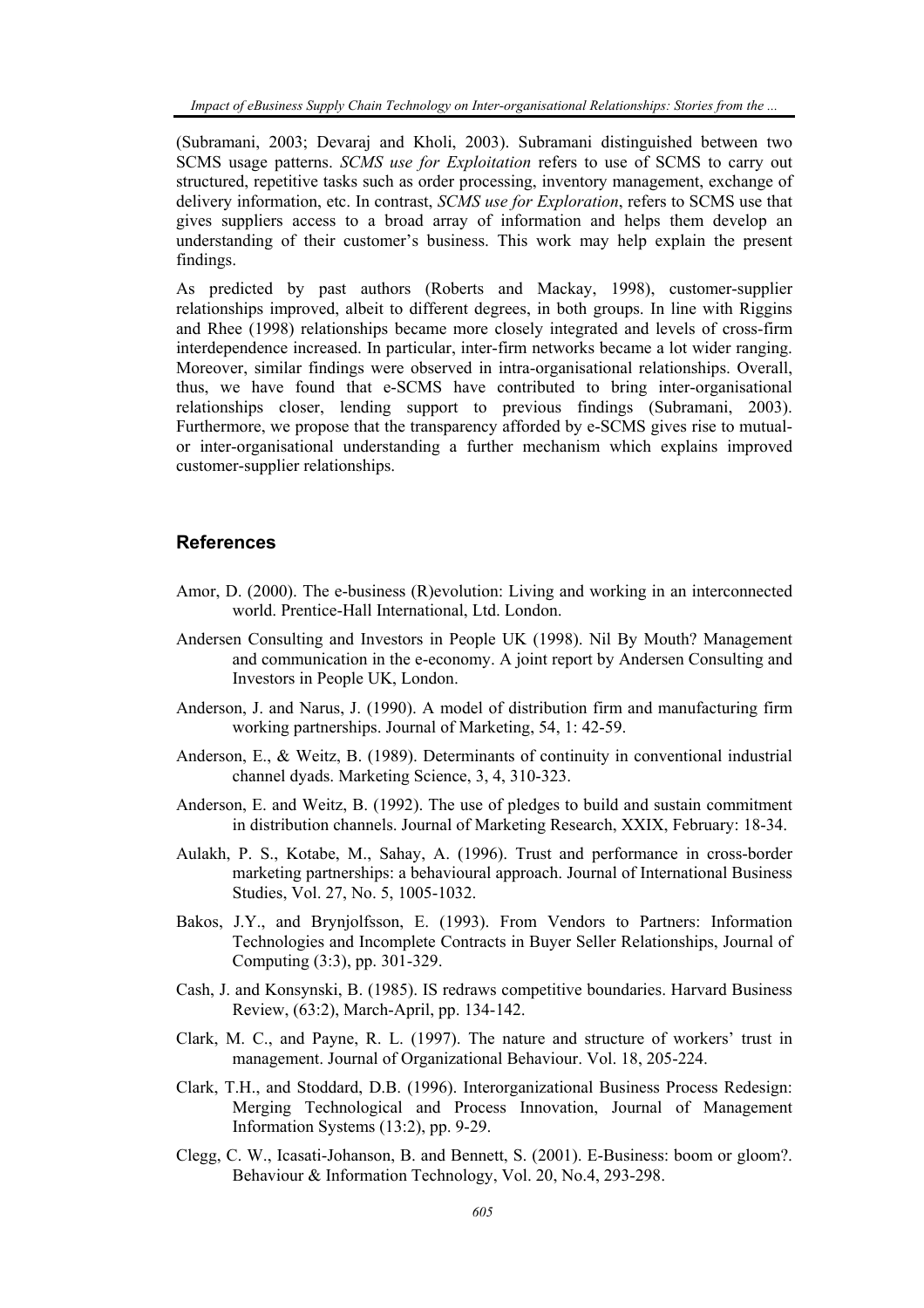- Christiaanse, E. and Huigen, J. (1997). Institutional Dimensions in Information Technology Implementation in Complex Network Settings, European Journal of Information Systems, (6:2), pp. 268-285.
- Christiaanse, E. and Venkatraman, N. (2002). Beyond SABRE: An Empirical Test of Expertise Exploitation in Electronic Channels. MIS Quarterly, (26:1), pp. 15-38.
- Dai, Q., and Kauffman, R. J. (2002). B2B E-Commerce Revisited: Leading Perspectives on the key issues and research directions. Electronic Markets, 12, 2. 04/02.
- Dedman, R. D. (1998). Business Processes for Electronic Commerce: Profiting from the new value chains. An FT Management Report. FT Media & Telecoms: London.
- Devaraj, S. and Kholi, R. (2003). Performance Impacts of Information Technology: Is Actual Usage the Missing Link? Management Science, (49:3), pp. 273-289.
- Dion, P., Easterling, D., & Miller, S. J. (1995). What is really necessary in successful buyer/seller relationships? Industrial Marketing Management, 24: 1-9.
- Dwyer, R.F., Schurr, P.H., & Oh, S. (1987). Developing buyer-seller relationships. Journal of Marketing, Vol. 51 (April), 11-27.
- Kerrin, M., and Icasati-Johanson, B. (2002). "Supply Chain Partnering." In The new workplace: a guide to the human impact of modern working practices, edited by D. Holman, T.D. Wall, C.W. Clegg, P. Sparrow and A. Howard. London: Wiley.
- KPMG (1998). Electronic Commerce: Research Report 1998. KPMG Management Consulting. London.
- Human S.E., Provan, K.G. (1997). An emergent theory of structure and outcomes in small-firm strategic manufacturing networks. Academy of Management Journal, 40 (2): 368-403.
- Lamming, R. C. (1993). Beyond Partnership Strategies for Innovation and Lean Supply. Prentice Hall: London.
- Lamming, R. C., Cousins, P. D., and Notman, D. M. (1996). Beyond Vendor Assessment – Relationship assessment programmes. European Journal of Purchasing and Supply Management. (2:4), pp. 173-181.
- Landeros, R., Reck, R., Plank, R. E. (1995). Maintaining buyer-supplier partnerships. International Journal of Purchasing and Materials Management, Summer, 3-11.
- Lamming, R. C., Caldwell, N. and Phillips, W. (2002). Operating value transparency addressing the realities of supply relations. Proceedings of the 9th Annual EurOMA Conference, Copenhagen 2-4th June, 2002.
- Lee, H.G., Clark, T., and Tam, K.Y. (1999). Can EDI Benefit Adopters?, Information Systems Research (10:2), 1999, pp. 186-195.
- Macbeth, D. K. (1998). Partnering why not? In: Proceedings of the 2nd World-wide Symposium on Purchasing and Supply Chain Management, Stamford England: Chartered Institute of Purchasing and Supply: 351-62.
- Malone, R.W., Yates, J., and Benjamin, I. (1987). Electronic Markets and Electronic Hierarchies. Communications of the ACM, (30:6), pp. 484-497.
- McGuffog, T. (2002). B.e.e. Business enabled electronically. The future for e.business. UKP.eb. London.
- Mohr, J., & Spekman, R. E. (1994). Characteristics of partnership success: Partnership attributes, communication behaviour, and conflict resolution techniques. Strategic Management Journal, Vol. 15, 135-152.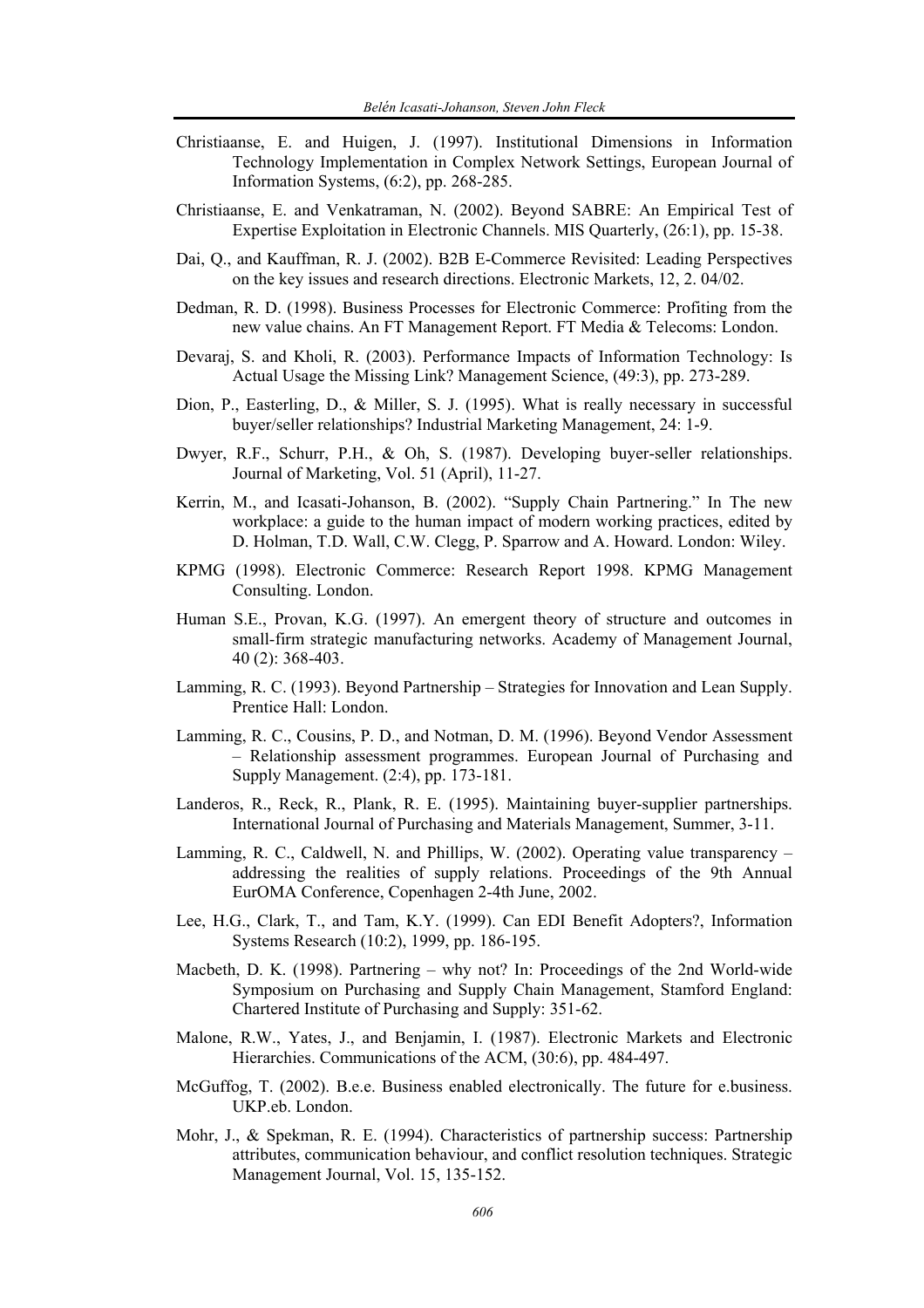- Mukhopadhyay, T., Kekre, S., and Kalathur, S. (2002). Business Value of Information Technology: A Study of Electronic Data Interchange". MIS Quarterly: June, pp. 137-157.
- O'Leary, D. E. (2000). Supply Chain Processes and Relationships for Electronic Commerce. In Shaw, M., Blanning, R., Strader, T., and Whinston, A. (Eds.). Handbook on Electronic Commerce. International Handbooks on Information Systems. Springer: Heidelberg, New York.
- PriceWaterhouseCoopers (1999). Guide to the use of Information and technology in the Supply Chain: Making technology pay. PriceWaterhouseCoopers: London.
- Riggins, F. J. and Rhee, H-S. (1998). Toward a Unified View of Electronic Commerce. Communications of the ACM, (40:10), pp. 88-95.
- Riggins, F.J. and Mukhopadhyay, T. (1999). Overcoming EDI adoption and Implementation Risks. International Journal of Electronic Commerce, (3:4), Summer, pp. 103-113.
- Roberts, B., and Mackay, M. (1998). IT supporting supplier relationships: The role of electronic commerce. European Journal of Purchasing and Supply Management, 4, pp. 175-184.
- Sako, M. (1992). Prices, Quality and Trust: Inter-firm relations in Britain and Japan. Cambridge: Cambridge University Press.
- Spekman, R. E., Kamauff, J. W. Jr., & Myhr, N. (1998). An empirical investigation into supply chain management: A perspective on partnerships. International Journal of Physical Distribution and Logistics Management, Vol. 28, No. 8, 630-650.
- Strauss, A., and Corbin, J.M. (1990). Basics of Qualitative Research: Grounded theory procedures and techniques. CA: Sage Publications.
- Subramani, M. R. (2003). How do suppliers benefit from IT use in supply chain relationships? Department of Information and Decision Sciences. Carlson School of Management. University of Minnesota. MIS Research Center Working Paper # 02-14.
- Williamson, O. E. (1995). "Transaction Cost Economics and Organization Theory", in Organization Theory: From Chester to Present and Beyond, O.E. Williamson (Ed). Oxford University Press, New York, 1995.
- Younger, R. (1998). Supply Chain challenges for Electronic Shopping: Selecting, managing and servicing new channels. Financial Times: Retail and Consumer: London.
- Zaheer, A. and Venkatraman, N. (1994). Determinants of Electronic Integration in the Insurance Industry: An Empirical Test, Management Science (40:5), pp. 549-566.
- Zwass, V. (1996). Electronic Commerce: structures and issues. International Journal of Electronic Commerce, (Fall), pp. 3-23.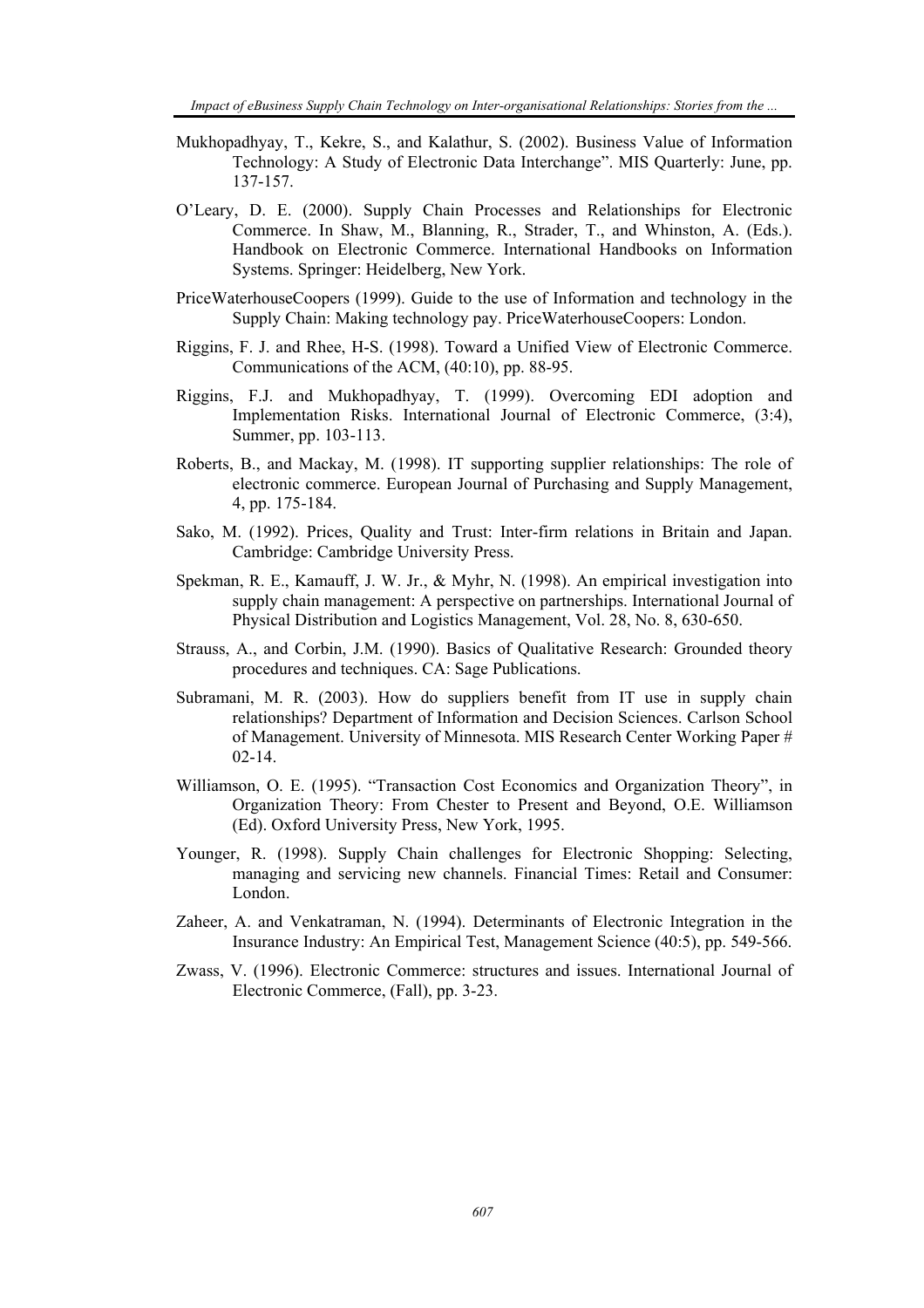| Retailer-Supplier Group                      |                                                                                                                | Manufacturer-Supplier Group                                             |                                                                                                                   |
|----------------------------------------------|----------------------------------------------------------------------------------------------------------------|-------------------------------------------------------------------------|-------------------------------------------------------------------------------------------------------------------|
| eSCMS                                        | Functionalities                                                                                                | eSCMS                                                                   | Functionalities                                                                                                   |
| Home page                                    | Web portal made up of<br>password protected e-<br>business technology tools.                                   | Home page                                                               | Web portal made up of<br>password protected e-business<br>technology tools.                                       |
| Web-EDI                                      | Invoices, orders, production<br>planning and forecasts sent<br>via the web.                                    | <b>Vendor Delivery</b><br><b>Schedules</b>                              | Lists parts ordered. Forward<br>visibility of parts required.<br>Good movements reports.                          |
| <b>Performance Data</b><br><b>Site</b>       | Shows daily commodity data:<br>sales; availability; depot stock<br>& problems, supplier service;<br>forecasts. | <b>Invoice Status and</b><br><b>Goods Receipt</b><br><b>Information</b> | Visibility of received<br>invoices; cleared for payment<br>invoices; held invoices, and<br>reason for being held. |
| Collaborative<br><b>Planning Systems</b>     | Promotions are agreed,<br>implemented and monitored.<br>Embedded e-mail facility.                              | <b>Goods Receipt</b><br><b>Input Problem</b>                            | List of parts delivered that<br>have receipt problems.                                                            |
| <b>SCORE</b>                                 | Web based scorecarding<br>application: supports<br>working together to improve<br>the supply chain.            | <b>Supplier Advanced</b><br><b>Business</b><br>Relationship             | Quality documents of all the<br>customer's processes.                                                             |
| <b>Customer Product</b><br><b>Complaints</b> | Suppliers receive product<br>complaints online.                                                                | eNegotiations                                                           | Process of negotiating new<br>contracts for parts using an<br>online auction web site.                            |
| Data<br><b>Sharing</b><br><b>Resource</b>    | Provides up-to-date details of<br>people at each end of<br>relationship.                                       |                                                                         |                                                                                                                   |
| Primary<br><b>Distribution</b>               | Order tracking and stock<br>tracking                                                                           |                                                                         |                                                                                                                   |

## *Table 1: eSCMS Functionalities*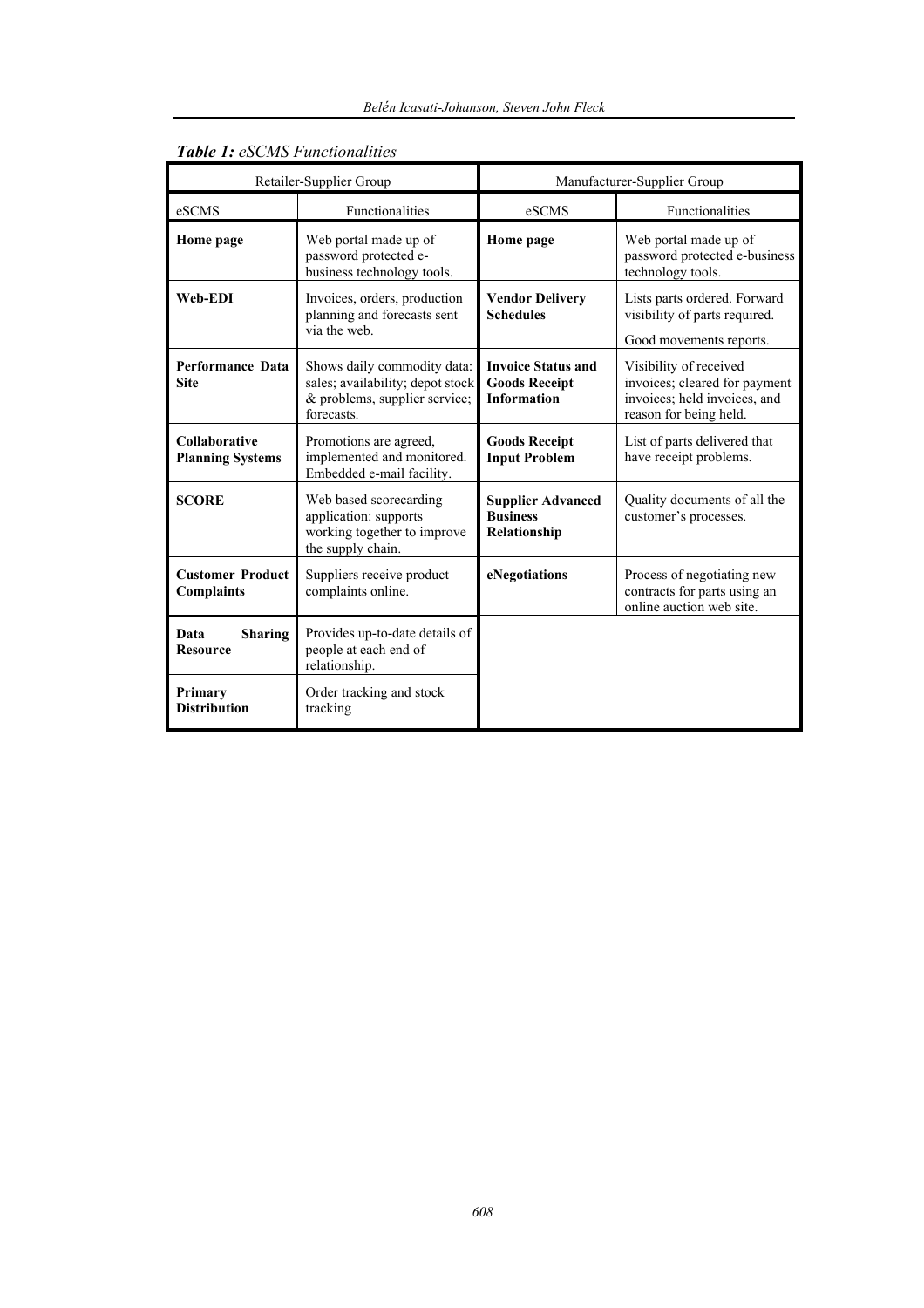| <b>Contextual Aspects</b>                                                     |                                                                                                                                                                |                                                                                                                                                                              |  |  |
|-------------------------------------------------------------------------------|----------------------------------------------------------------------------------------------------------------------------------------------------------------|------------------------------------------------------------------------------------------------------------------------------------------------------------------------------|--|--|
|                                                                               | <b>RETAILER-SUPPLIER</b>                                                                                                                                       | <b>CUSTOMER-SUPPLIER</b>                                                                                                                                                     |  |  |
| Approach to supplier-<br>customer relationships                               | Characterised by obligational<br>contract relations behaviours                                                                                                 | Characterised by arms-length<br>contract relations behaviours                                                                                                                |  |  |
| <b>Inter-organisational</b><br>process re-engineering<br>initiatives (IOPREI) | eSCMS adopted in the context<br>of explicitly articulated<br><b>IOPREI: Effective Consumer</b><br>Response.                                                    | eSCMS adopted to streamline<br>processes, reduce costs and lead<br>times. No explicitly articulated<br><b>IOPREI.</b>                                                        |  |  |
| eBusiness SCMS<br>functionalities                                             | eSCMS supported information<br>sharing, communication, and<br>collaboration activities. E-mail<br>embedded in one functionality.                               | e-SCMS supported information<br>sharing. No e-mail embedded in<br>any functionality.                                                                                         |  |  |
| Expected changes in IO relationships                                          |                                                                                                                                                                |                                                                                                                                                                              |  |  |
| Communication                                                                 | Improved considerably.<br>Conversations more wide<br>ranging, constructive and<br>positive. Increased confidence<br>messages understood.                       | Improved considerably.<br>Conversations more wide<br>ranging, constructive and<br>positive. Increased confidence<br>messages understood.                                     |  |  |
| Perceived transparency                                                        | Large amounts of information<br>shared. Suppliers saw increased<br>transparency as customer's<br>willingness to be open and work<br>collaboratively.           | Improved levels of information<br>sharing, although not as much<br>as suppliers would have liked.<br>Manufacturer seen as less<br>willing to share important<br>information. |  |  |
| <b>Trust in IO relationships</b>                                              | Increased due to perceived<br>transparency. Expectation of<br>negative behaviours is reduced<br>thus perceived integrity<br>increased.                         | Increased slightly but later<br>decreased as customer's internal<br>inefficiencies became more<br>visible, thus reducing perceived<br>competence.                            |  |  |
| Levels of collaboration                                                       | Improved joint event<br>management; forecasting;<br>product availability and supplier<br>service.                                                              | Small improvements in jointly<br>solving order related problems.                                                                                                             |  |  |
| <b>Improved IO relationships</b>                                              | IO relationships improved<br>greatly.                                                                                                                          | IO relationship improved<br>modestly.                                                                                                                                        |  |  |
|                                                                               | <b>Emergent Findings</b>                                                                                                                                       |                                                                                                                                                                              |  |  |
| Improved intra-<br>organisational<br>relationships                            | Internal interactions improved:<br>more effective and wider<br>ranging.                                                                                        | Internal interactions improved:<br>more effective and wider<br>ranging.                                                                                                      |  |  |
| Mutual-/Inter-<br>organisational<br>understanding                             | High visibility of relationship<br>relevant information and<br>increased number of points of<br>contact helps in development of<br>mutual or IO understanding. | High visibility of relationship<br>relevant information and<br>increased number of points of<br>contact helps in development of<br>mutual or IO understanding.               |  |  |

# *Table 2: Summary of Findings*